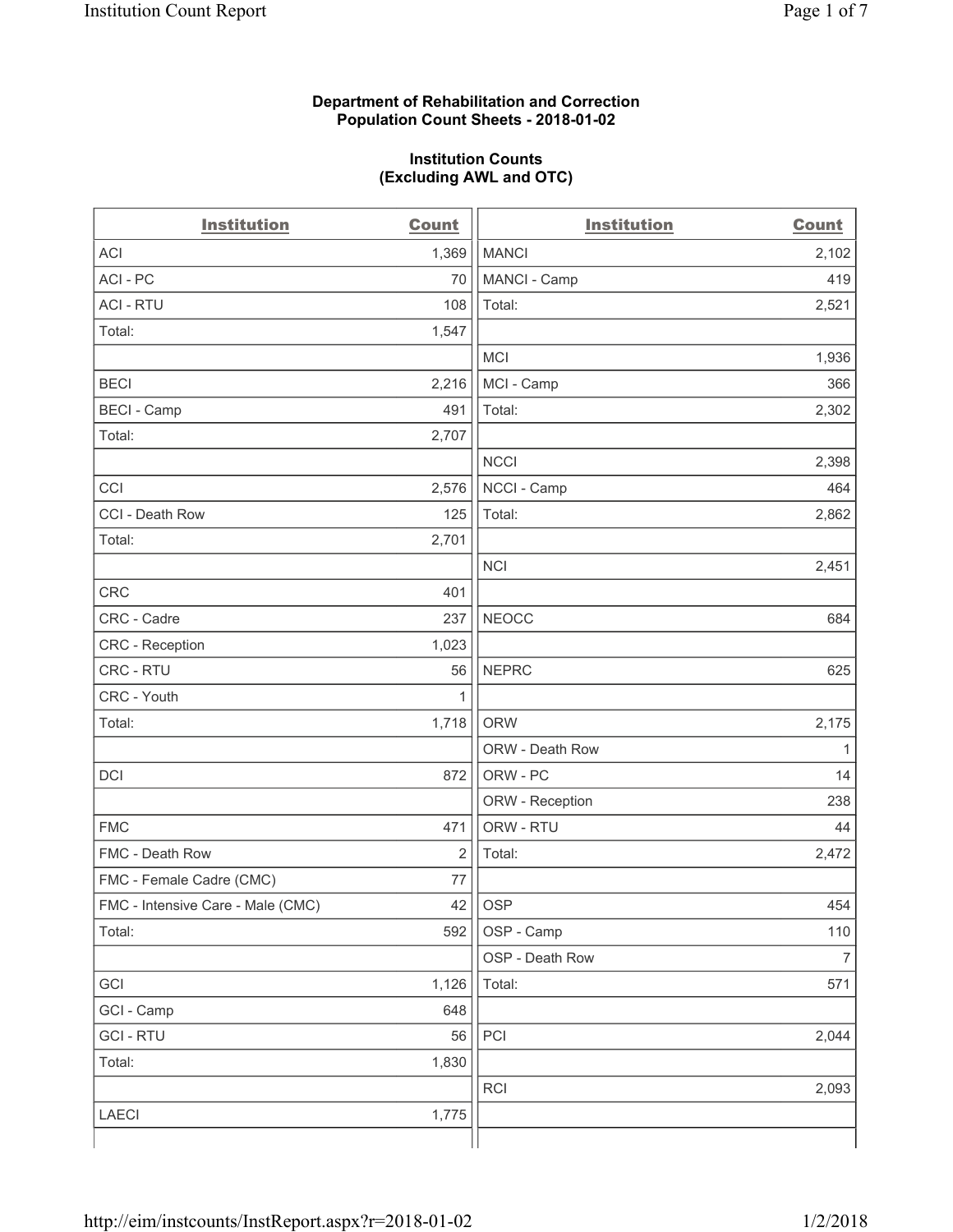|                          |       | <b>RICI</b> | 2,598                              |
|--------------------------|-------|-------------|------------------------------------|
| LECI                     | 2,213 |             |                                    |
| LECI - Camp              | 154   | SCI         | 1,848                              |
| Total:                   | 2,367 |             |                                    |
|                          |       | <b>SOCF</b> | 1,191                              |
| LOCI                     | 2,246 | SOCF - RTU  | 53                                 |
|                          |       | Total:      | 1,244                              |
| LORCI                    | 210   |             |                                    |
| LORCI - Cadre            | 138   | <b>TCI</b>  | 986                                |
| <b>LORCI - Reception</b> | 927   | TCI - Camp  | 434                                |
| Total:                   | 1,275 | Total:      | 1,420                              |
|                          |       |             |                                    |
| <b>MACI</b>              | 1,087 | <b>TOCI</b> | 480                                |
| MACI - Minimum           | 1,252 | TOCI - PC   | 95                                 |
| Total:                   | 2,339 | Total:      | 575                                |
|                          |       |             |                                    |
|                          |       | <b>WCI</b>  | 1,265                              |
|                          |       | WCI - RTU   | 34                                 |
|                          |       | Total:      | 1,299                              |
|                          |       |             |                                    |
|                          |       |             | <b>Total Population:</b><br>49,578 |

\* The Total Population includes 30 Offenders with Reason Codes 30 & 31. \*\* The Total Population includes 38 Offenders with Reason Code 0A.

# **Male Population by Security Level (Include AWL and Exclude OTC)**

| <b>Security Level</b>  |                   | <b>Body</b> | <b>AWL</b> | $(-OTC)$ | <b>Total</b> |
|------------------------|-------------------|-------------|------------|----------|--------------|
| Total Level 5          |                   | 96          | 3          | 3        | 96           |
| <b>Total Level 4</b>   |                   | 2,364       | 33         | 28       | 2,369        |
| Total Level 3          |                   | 11,580      | 135        | 106      | 11,609       |
| Total Level 2          |                   | 15,871      | 208        | 129      | 15,950       |
| Total Level 1          |                   | 15,387      | 150        | 72       | 15,465       |
| <b>Total Death Row</b> |                   | 136         |            | 0        | 137          |
|                        | <b>Total Male</b> | 45,434      | 530        | 338      | 45,626       |

### **Female Population by Institution (Include AWL and Exclude OTC)**

| <b>Institution</b>       | <b>Body</b> | <b>AWL</b> | $(-OTC)$ | Tota |
|--------------------------|-------------|------------|----------|------|
| <b>DCI</b>               | 872         |            |          | 876  |
| <b>FMC</b>               | 23          |            |          | 24   |
| FMC - Female Cadre (CMC) |             |            |          | 79   |
|                          |             |            |          |      |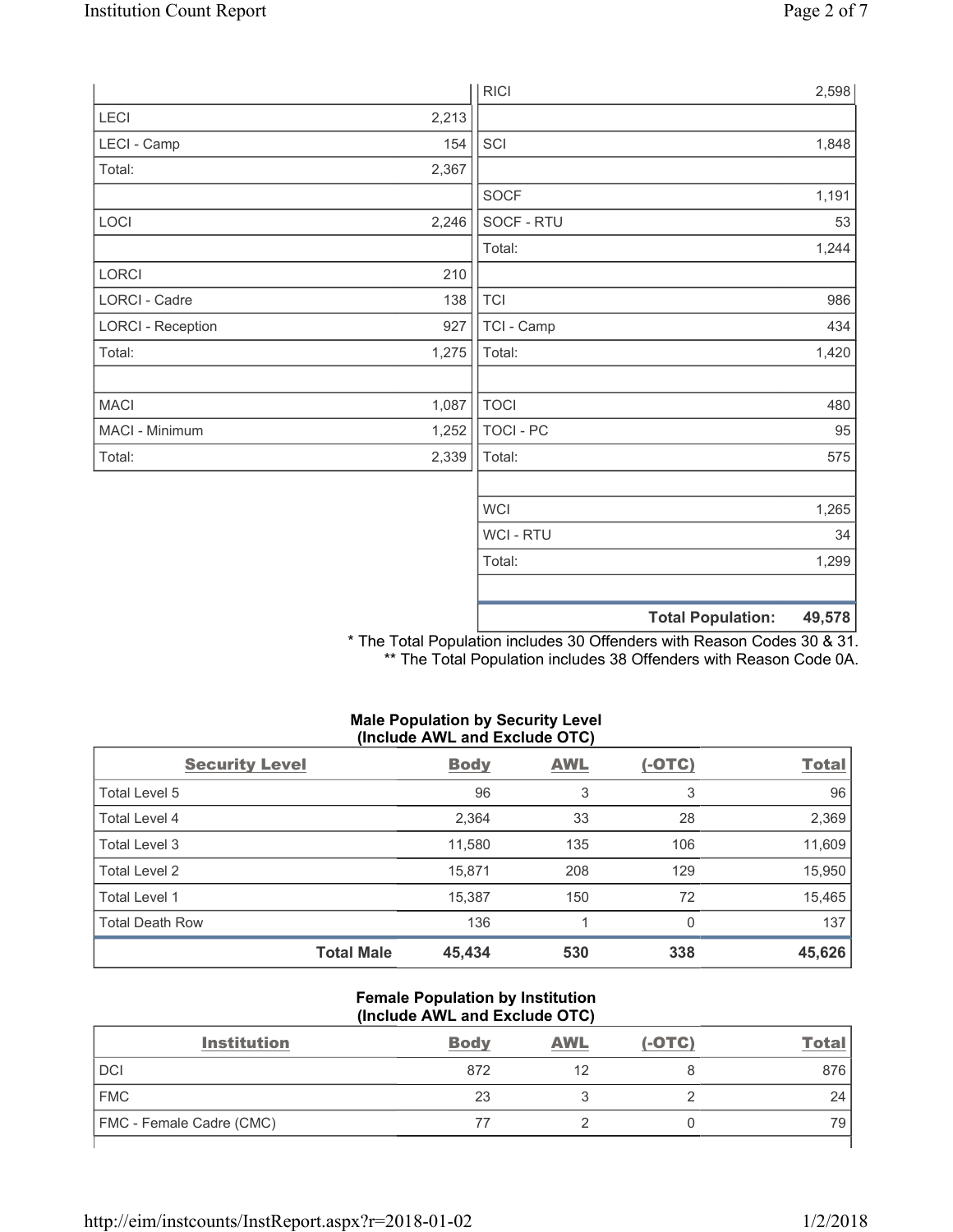|                        | <b>Total Population:</b> | 49,501 | 588 | 367      | 49,722 |
|------------------------|--------------------------|--------|-----|----------|--------|
|                        | <b>Total Female</b>      | 4,067  | 58  | 29       | 4,096  |
| ORW - RTU              |                          | 44     | 0   |          | 44     |
| ORW - Reception        |                          | 238    |     |          | 239    |
| ORW - PC               |                          | 14     | 0   | $\Omega$ | 14     |
| <b>ORW - Death Row</b> |                          |        | 0   | 0        |        |
| <b>ORW</b>             |                          | 2,174  | 31  | 14       | 2,191  |
| <b>NEPRC</b>           |                          | 624    | 9   | 5        | 628    |

# **Male Population by Institution: Security Level 5 (Include AWL and Exclude OTC)**

| <b>Institution</b>   | <b>Body</b> | <b>AWL</b>  | $(-OTC)$     | <b>Total</b> |
|----------------------|-------------|-------------|--------------|--------------|
| ACI                  |             | $\Omega$    | $\Omega$     |              |
| CRC                  | 3           | 0           | $\Omega$     | 3            |
| LECI                 | 2           | 0           | $\mathbf{0}$ | 2            |
| LORCI                |             | $\mathbf 0$ | $\Omega$     |              |
| <b>OSP</b>           | 46          |             |              | 46           |
| <b>RCI</b>           |             | $\Omega$    | $\Omega$     |              |
| SCI                  |             | $\Omega$    | $\Omega$     |              |
| <b>SOCF</b>          | 33          |             |              | 33           |
| SOCF - RTU           | 3           | $\mathbf 0$ | $\Omega$     | 3            |
| <b>TCI</b>           |             | $\Omega$    | $\Omega$     |              |
| <b>TOCI</b>          | 4           |             |              | 4            |
| <b>Total Level 5</b> | 96          | 3           | 3            | 96           |

# **Male Population by Institution: Security Level 4 (Include AWL and Exclude OTC)**

| <b>Institution</b> | <b>Body</b> | <b>AWL</b>     | $(-OTC)$     | <b>Total</b> |
|--------------------|-------------|----------------|--------------|--------------|
| ACI                | 8           | 2              |              | 9            |
| <b>BECI</b>        | $\Omega$    |                |              | $\Omega$     |
| CCI                |             |                |              |              |
| CRC                | 32          | $\overline{2}$ |              | 33           |
| CRC - Reception    | 3           |                |              | 4            |
| CRC - RTU          | 3           | 0              |              | 3            |
| <b>FMC</b>         |             | 0              |              |              |
| <b>LAECI</b>       | 5           | 0              | 0            | 5            |
| <b>LECI</b>        | 38          | $\mathbf{0}$   | 0            | 38           |
| LOCI               | 8           | 0              | <sup>0</sup> | 8            |
| LORCI              | 16          | 5              | 5            | 16           |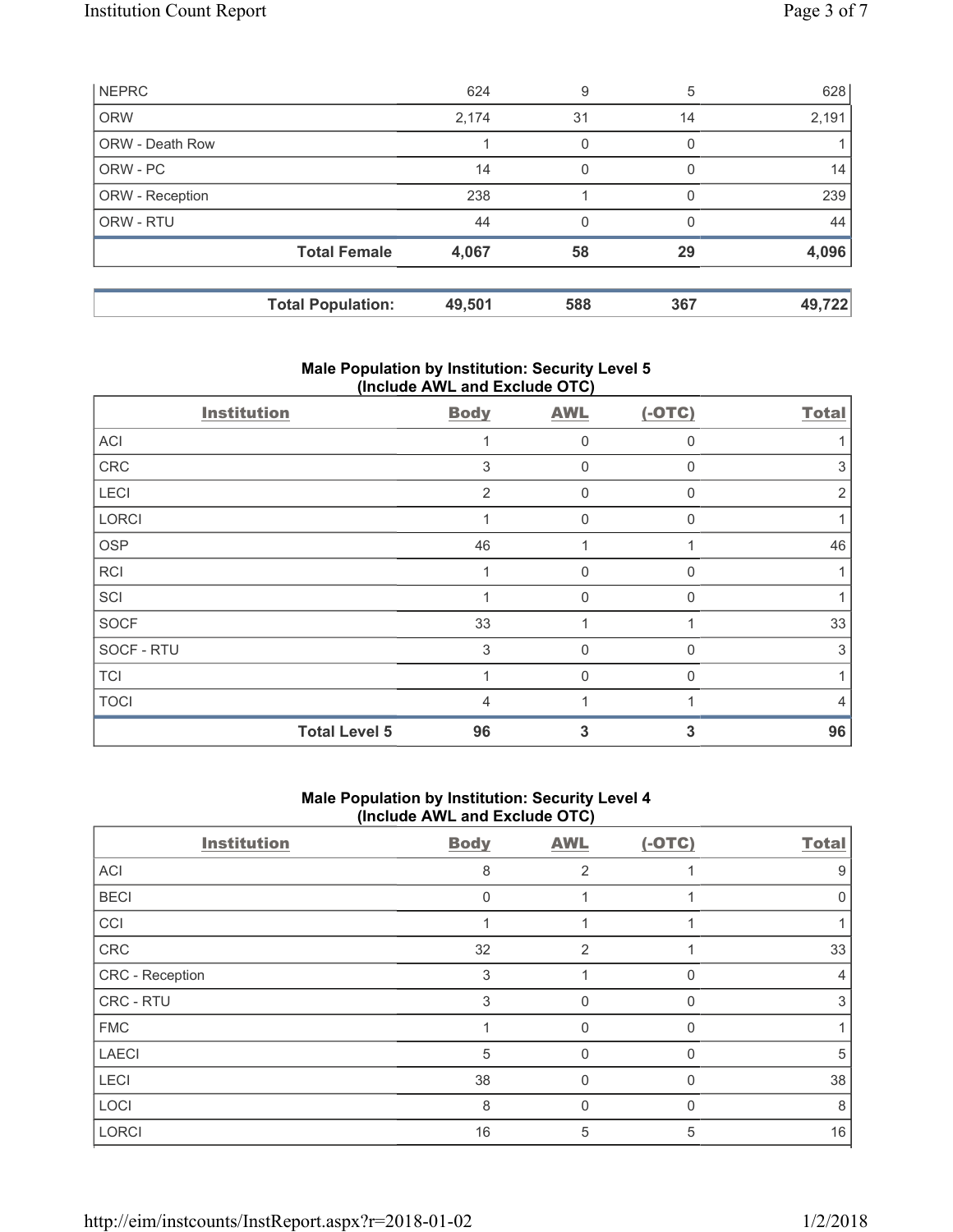| LORCI - Cadre     |                      | $\overline{2}$ | $\mathsf{O}\xspace$ | $\mathsf{O}\xspace$       | $2\vert$       |
|-------------------|----------------------|----------------|---------------------|---------------------------|----------------|
| LORCI - Reception |                      | 5              | $\mathsf{O}\xspace$ | $\mathsf{O}\xspace$       | $\sqrt{5}$     |
| <b>MACI</b>       |                      | 41             | $\mathsf{O}\xspace$ | $\mathsf{O}\xspace$       | 41             |
| <b>MANCI</b>      |                      | 52             | $\sqrt{3}$          | $\ensuremath{\mathsf{3}}$ | 52             |
| <b>NCCI</b>       |                      | $\sqrt{3}$     | $\mathsf{O}\xspace$ | $\mathsf{O}\xspace$       | $\sqrt{3}$     |
| NCI               |                      | $\overline{4}$ | $\mathsf{O}\xspace$ | $\mathsf 0$               | $\overline{4}$ |
| <b>OSP</b>        |                      | 399            | 1                   | 1                         | 399            |
| PCI               |                      | 1              | $\mathsf{O}\xspace$ | $\boldsymbol{0}$          | 1              |
| <b>RCI</b>        |                      | $10$           | $\mathsf{O}\xspace$ | $\mathsf{O}\xspace$       | $10$           |
| <b>RICI</b>       |                      | 8              | $\mathsf{O}\xspace$ | $\mathsf{O}\xspace$       | $\,8\,$        |
| SCI               |                      | 1              | $\mathsf{O}\xspace$ | $\mathsf{O}\xspace$       | 1              |
| <b>SOCF</b>       |                      | 1,150          | $10$                | $\,8\,$                   | 1,152          |
| SOCF - RTU        |                      | 50             | $\mathsf 0$         | $\mathsf{O}\xspace$       | 50             |
| <b>TCI</b>        |                      | $10$           | 1                   | 1                         | $10$           |
| TCI - Camp        |                      |                | $\mathbf 0$         | $\boldsymbol{0}$          | 1              |
| <b>TOCI</b>       |                      | 465            | 4                   | $\overline{4}$            | 465            |
| <b>TOCI - PC</b>  |                      | 20             | $\mathsf{O}\xspace$ | $\boldsymbol{0}$          | 20             |
| WCI               |                      | 16             | $\mathbf 1$         | 1                         | 16             |
| WCI - RTU         |                      | 11             | 1                   | $\mathbf{1}$              | 11             |
|                   | <b>Total Level 4</b> | 2,364          | 33                  | 28                        | 2,369          |

### **Male Population by Institution: Security Level 3 (Include AWL and Exclude OTC)**

| <b>Institution</b>                | <b>Body</b>               | <b>AWL</b>          | $(-OTC)$    | <b>Total</b>   |
|-----------------------------------|---------------------------|---------------------|-------------|----------------|
| <b>ACI</b>                        | 15                        | 1                   | 1           | 15             |
| ACI - PC                          | $\overline{2}$            | $\pmb{0}$           | $\mathbf 0$ | $\overline{2}$ |
| <b>BECI</b>                       | $\ensuremath{\mathsf{3}}$ | $\mathsf{0}$        | $\mathbf 0$ | 3              |
| CCI                               | $\overline{2}$            | $\mathsf{O}\xspace$ | $\mathbf 0$ | $\overline{2}$ |
| <b>CRC</b>                        | 80                        | 1                   | 1           | 80             |
| CRC - Cadre                       | 132                       | $\mathbf 0$         | $\mathbf 0$ | 132            |
| CRC - Reception                   | 605                       | 11                  | 11          | 605            |
| CRC - RTU                         | 44                        | $\mathbf 0$         | $\mathbf 0$ | 44             |
| CRC - Youth                       | $\mathbf{1}$              | $\mathbf 0$         | $\mathbf 0$ | 1              |
| <b>FMC</b>                        | 4                         | 1                   | 0           | 5              |
| FMC - Intensive Care - Male (CMC) | $\overline{2}$            | $\mathbf 0$         | $\mathbf 0$ | $\overline{2}$ |
| <b>LAECI</b>                      | 4                         | $\mathbf 0$         | $\mathbf 0$ | 4              |
| LECI                              | 2,169                     | 21                  | 16          | 2,174          |
| <b>LORCI</b>                      | 43                        | 30                  | 28          | 45             |
| LORCI - Cadre                     | 84                        | $\mathbf 0$         | $\mathbf 0$ | 84             |
| <b>LORCI - Reception</b>          | 503                       | 1                   | $\mathbf 0$ | 504            |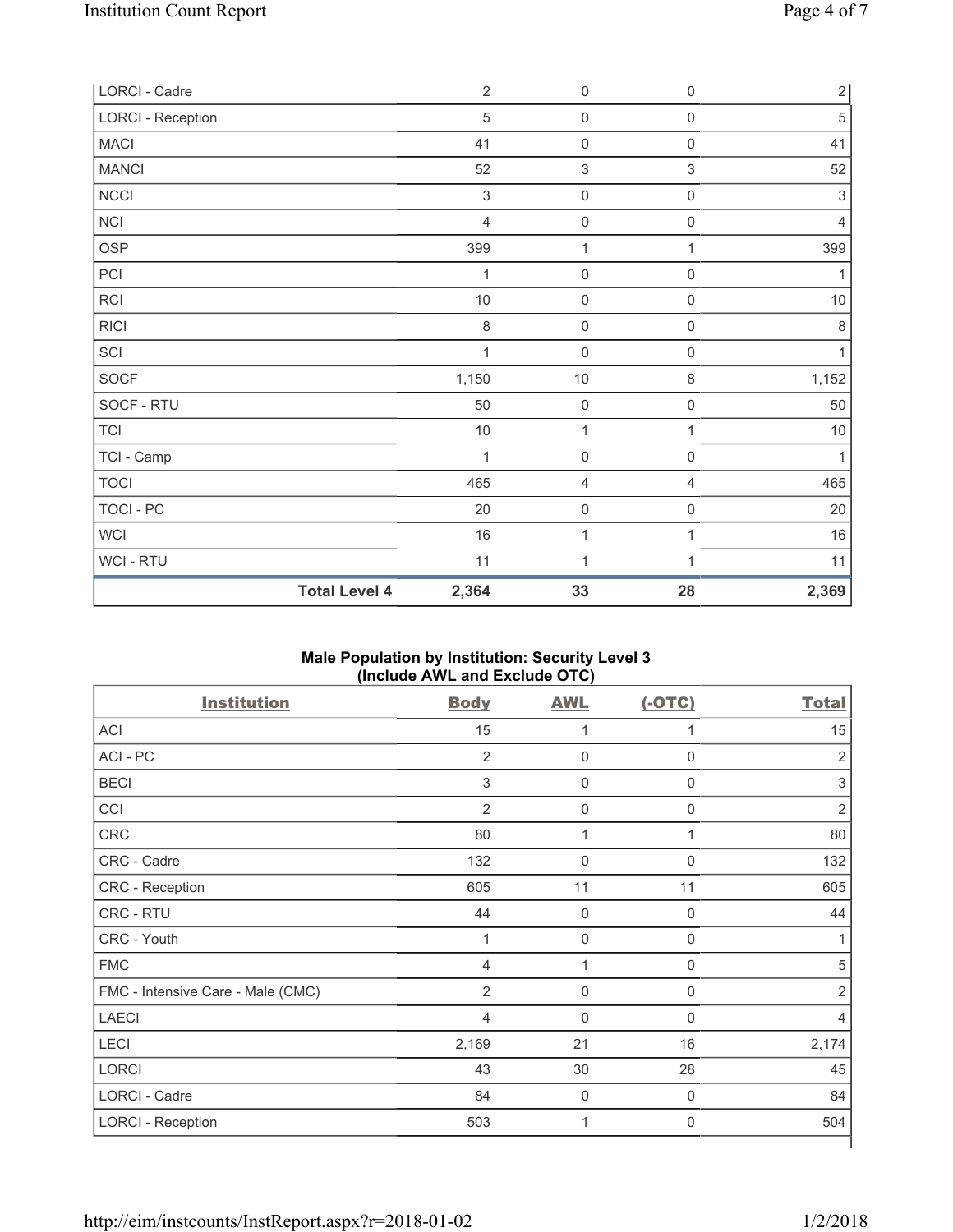| MACI         |                      | 959            | 4                   | $\overline{2}$ | 961                       |
|--------------|----------------------|----------------|---------------------|----------------|---------------------------|
| <b>MANCI</b> |                      | 2,030          | 23                  | 16             | 2,037                     |
| NCCI         |                      | 12             | $\mathbf 0$         | $\mathbf 0$    | 12                        |
| <b>NCI</b>   |                      | 4              | 0                   | $\mathbf 0$    | 4                         |
| <b>NEOCC</b> |                      | 683            | 4                   | 3              | 684                       |
| <b>OSP</b>   |                      | $\overline{4}$ | $\mathsf{O}\xspace$ | $\mathbf 0$    | 4                         |
| PCI          |                      | 34             | $\overline{2}$      | $\mathbf 0$    | 36                        |
| RCI          |                      | 1,863          | 19                  | 14             | 1,868                     |
| <b>RICI</b>  |                      | $\mathsf 3$    | $\mathbf 0$         | $\mathbf 0$    | $\ensuremath{\mathsf{3}}$ |
| SCI          |                      | $\overline{2}$ | 0                   | $\mathbf 0$    | $\overline{2}$            |
| SOCF         |                      | $\,6\,$        | $\mathbf 0$         | $\mathbf 0$    | $\,6\,$                   |
| <b>TCI</b>   |                      | 932            | 4                   | $\sqrt{2}$     | 934                       |
| <b>TOCI</b>  |                      | 11             | $\overline{2}$      | $\overline{2}$ | 11                        |
| TOCI - PC    |                      | 75             | $\mathbf 0$         | $\mathbf 0$    | 75                        |
| WCI          |                      | 1,247          | 11                  | 10             | 1,248                     |
| WCI - RTU    |                      | 22             | $\mathbf 0$         | $\mathbf 0$    | 22                        |
|              | <b>Total Level 3</b> | 11,580         | 135                 | 106            | 11,609                    |

## **Male Population by Institution: Security Level 2 (Include AWL and Exclude OTC)**

| <b>Institution</b>                | <b>Body</b>  | <b>AWL</b>          | $(-OTC)$            | <b>Total</b>     |
|-----------------------------------|--------------|---------------------|---------------------|------------------|
| <b>ACI</b>                        | 701          | 10                  | 5                   | 706              |
| ACI - PC                          | 66           | $\mathbf 0$         | $\mathsf{O}\xspace$ | 66               |
| <b>ACI - RTU</b>                  | 72           | 1                   | $\mathbf{1}$        | 72               |
| <b>BECI</b>                       | 1,416        | 15                  | 7                   | 1,424            |
| <b>BECI - Camp</b>                | $\mathbf{1}$ | $\mathbf 0$         | $\boldsymbol{0}$    | 1                |
| CCI                               | 1,922        | 22                  | $\overline{7}$      | 1,937            |
| CRC                               | 139          | $\overline{4}$      | $\overline{4}$      | 139              |
| CRC - Cadre                       | 105          | $\mathsf 0$         | $\mathsf{O}\xspace$ | 105              |
| CRC - Reception                   | 265          | $\,8\,$             | 7                   | 266              |
| CRC - RTU                         | 8            | $\mathbf 0$         | $\boldsymbol{0}$    | 8                |
| <b>FMC</b>                        | 8            | $\mathbf 1$         | $\mathsf{O}\xspace$ | $\boldsymbol{9}$ |
| FMC - Intensive Care - Male (CMC) | 15           | $\mathsf{O}\xspace$ | $\mathsf{O}\xspace$ | 15               |
| GCI                               | 502          | $\overline{7}$      | $\overline{4}$      | 505              |
| <b>GCI-RTU</b>                    | 45           | $\mathsf 0$         | $\mathsf{O}\xspace$ | 45               |
| <b>LAECI</b>                      | 1,062        | $\,8\,$             | 6                   | 1,064            |
| LECI                              | 1            | $\mathbf 0$         | $\mathsf{O}\xspace$ | 1                |
| LOCI                              | 1,219        | 10                  | 8                   | 1,221            |
| LORCI                             | 99           | 20                  | 18                  | 101              |
| LORCI - Cadre                     | 45           | $\mathbf 0$         | $\mathsf{O}\xspace$ | 45               |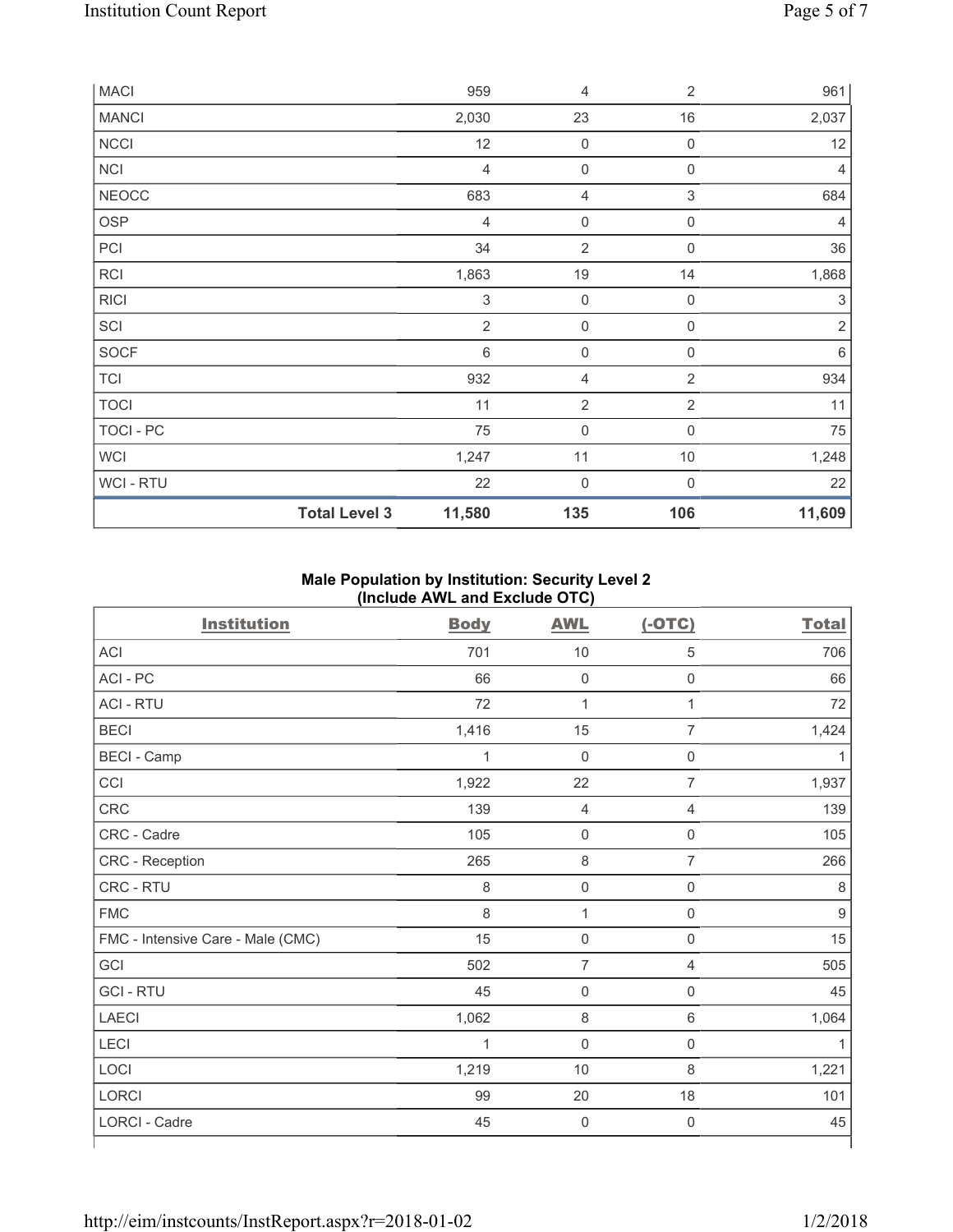| <b>LORCI - Reception</b> | 273                            | 1                   | 1                | 273            |
|--------------------------|--------------------------------|---------------------|------------------|----------------|
| <b>MACI</b>              | 87                             | $\mathsf{O}\xspace$ | 0                | 87             |
| <b>MANCI</b>             | 4                              | 1                   | $\mathbf 0$      | 5              |
| <b>MCI</b>               | 1,493                          | $10$                | 8                | 1,495          |
| MCI - Camp               | 1                              | $\mathsf{O}\xspace$ | $\mathbf 0$      |                |
| <b>NCCI</b>              | 1,309                          | 13                  | 8                | 1,314          |
| NCI                      | 1,692                          | 13                  | 11               | 1,694          |
| <b>NEOCC</b>             | $\mathbf 1$                    | $\mathbf 0$         | $\mathbf 0$      |                |
| <b>OSP</b>               | 1                              | $\mathsf{O}\xspace$ | $\boldsymbol{0}$ |                |
| PCI                      | 734                            | 15                  | $\overline{2}$   | 747            |
| RCI                      | 216                            | $\overline{2}$      | 1                | 217            |
| <b>RICI</b>              | 1,503                          | 33                  | 25               | 1,511          |
| SCI                      | 862                            | 13                  | 5                | 870            |
| SOCF                     | $\mathbf 1$                    | $\mathsf{O}\xspace$ | $\mathbf 0$      |                |
| <b>TCI</b>               | $\overline{2}$                 | $\mathsf{O}\xspace$ | $\mathbf 0$      | $\overline{2}$ |
| <b>TOCI</b>              | $\mathsf{O}\xspace$            | 1                   | 1                | 0              |
| WCI                      | $\mathbf 1$                    | $\mathsf{O}\xspace$ | $\mathbf 0$      |                |
|                          | <b>Total Level 2</b><br>15,871 | 208                 | 129              | 15,950         |

### **Male Population by Institution: Security Level 1 (Include AWL and Exclude OTC)**

| <b>Institution</b>                | <b>Body</b>    | $\cdot$ - $\prime$<br><b>AWL</b> | $(-OTC)$            | <b>Total</b>   |
|-----------------------------------|----------------|----------------------------------|---------------------|----------------|
| <b>ACI</b>                        | 644            | 3                                | 1                   | 646            |
| ACI - PC                          | $\overline{2}$ | $\mathsf 0$                      | $\mathbf 0$         | $\overline{2}$ |
| <b>ACI - RTU</b>                  | 36             | $\mathsf{O}\xspace$              | $\mathbf 0$         | 36             |
| <b>BECI</b>                       | 797            | 9                                | $\overline{2}$      | 804            |
| <b>BECI</b> - Camp                | 490            | $\mathsf{O}\xspace$              | $\mathsf{O}\xspace$ | 490            |
| CCI                               | 650            | $\overline{2}$                   | $\mathbf 0$         | 652            |
| CRC                               | 84             | 3                                | 3                   | 84             |
| CRC - Reception                   | 146            | $\overline{2}$                   | $\overline{2}$      | 146            |
| CRC - RTU                         | 1              | 0                                | $\mathbf 0$         | 1              |
| <b>FMC</b>                        | 435            | 5                                | $\overline{2}$      | 438            |
| FMC - Intensive Care - Male (CMC) | 25             | 1                                | $\mathbf 0$         | 26             |
| GCI                               | 624            | 9                                | $\overline{2}$      | 631            |
| GCI - Camp                        | 648            | 1                                | 1                   | 648            |
| <b>GCI - RTU</b>                  | 11             | $\mathsf 0$                      | $\mathbf 0$         | 11             |
| <b>LAECI</b>                      | 704            | 5                                | 4                   | 705            |
| LECI                              | 3              | 1                                | 1                   | 3              |
| LECI - Camp                       | 154            | 1                                | 1                   | 154            |
| LOCI                              | 1,019          | $\overline{2}$                   | 1                   | 1,020          |